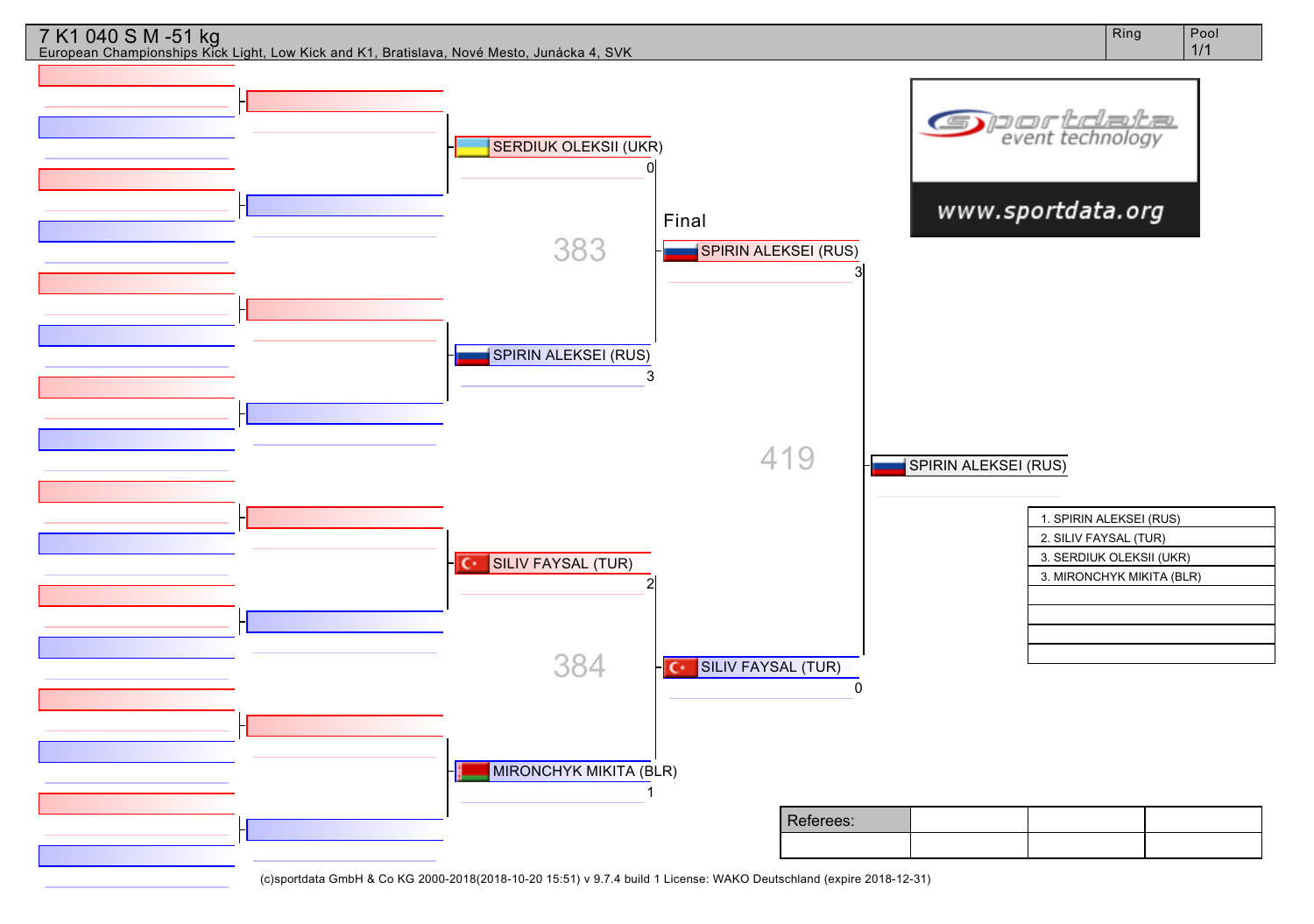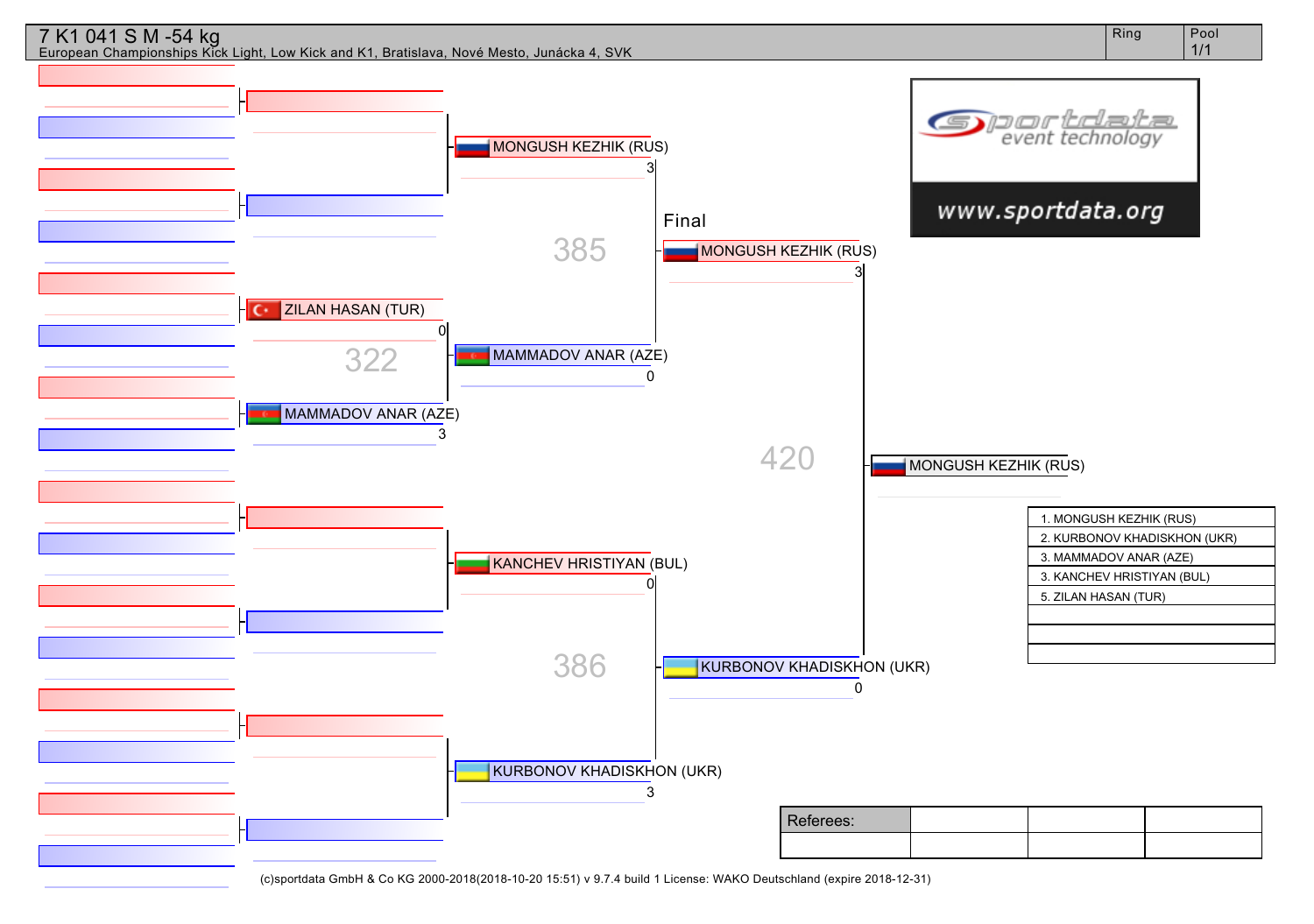## 7 K1 042 S M -57 kg

European Championships Kick Light, Low Kick and K1, Bratislava, Nové Mesto, Junácka 4, SVK

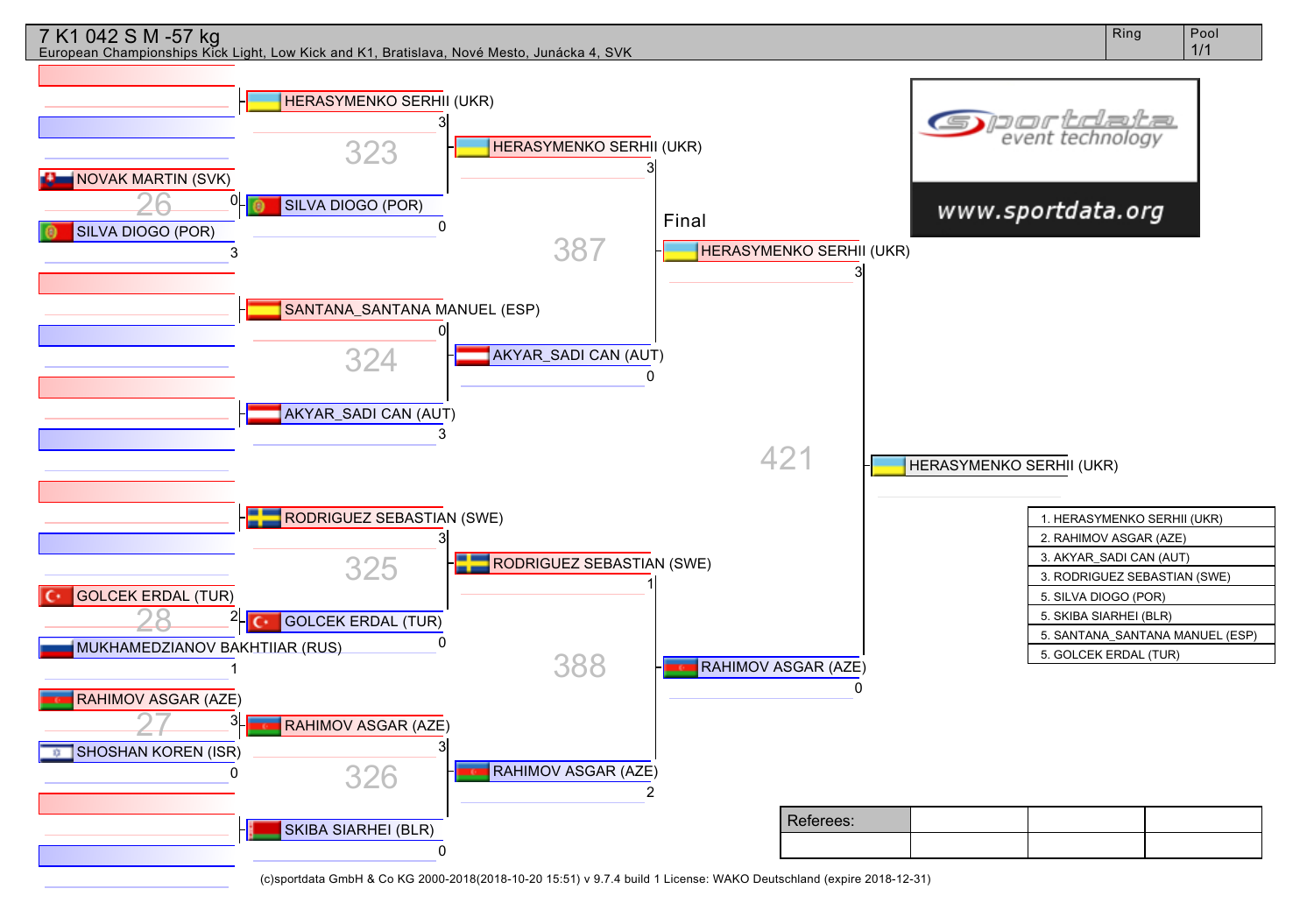

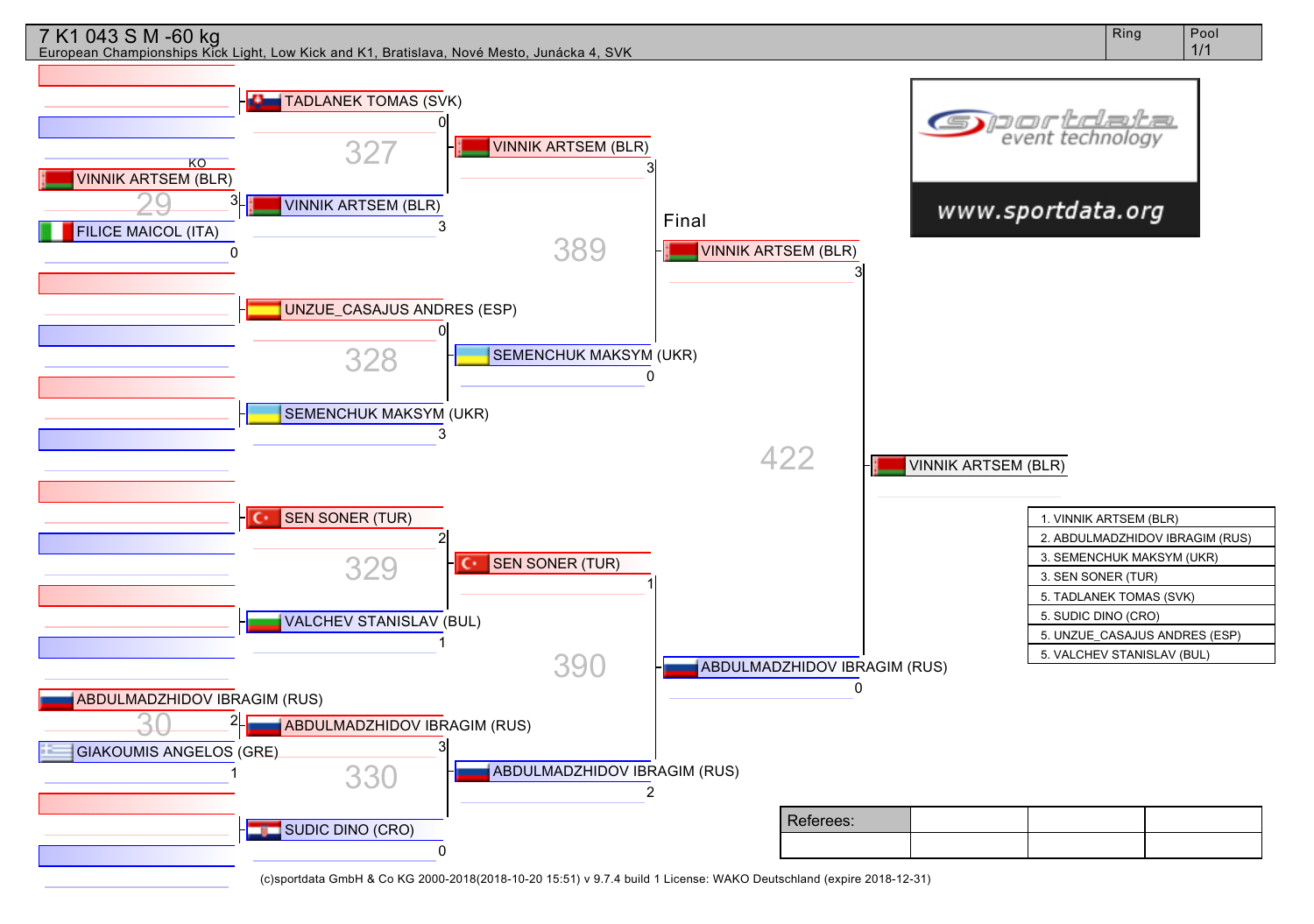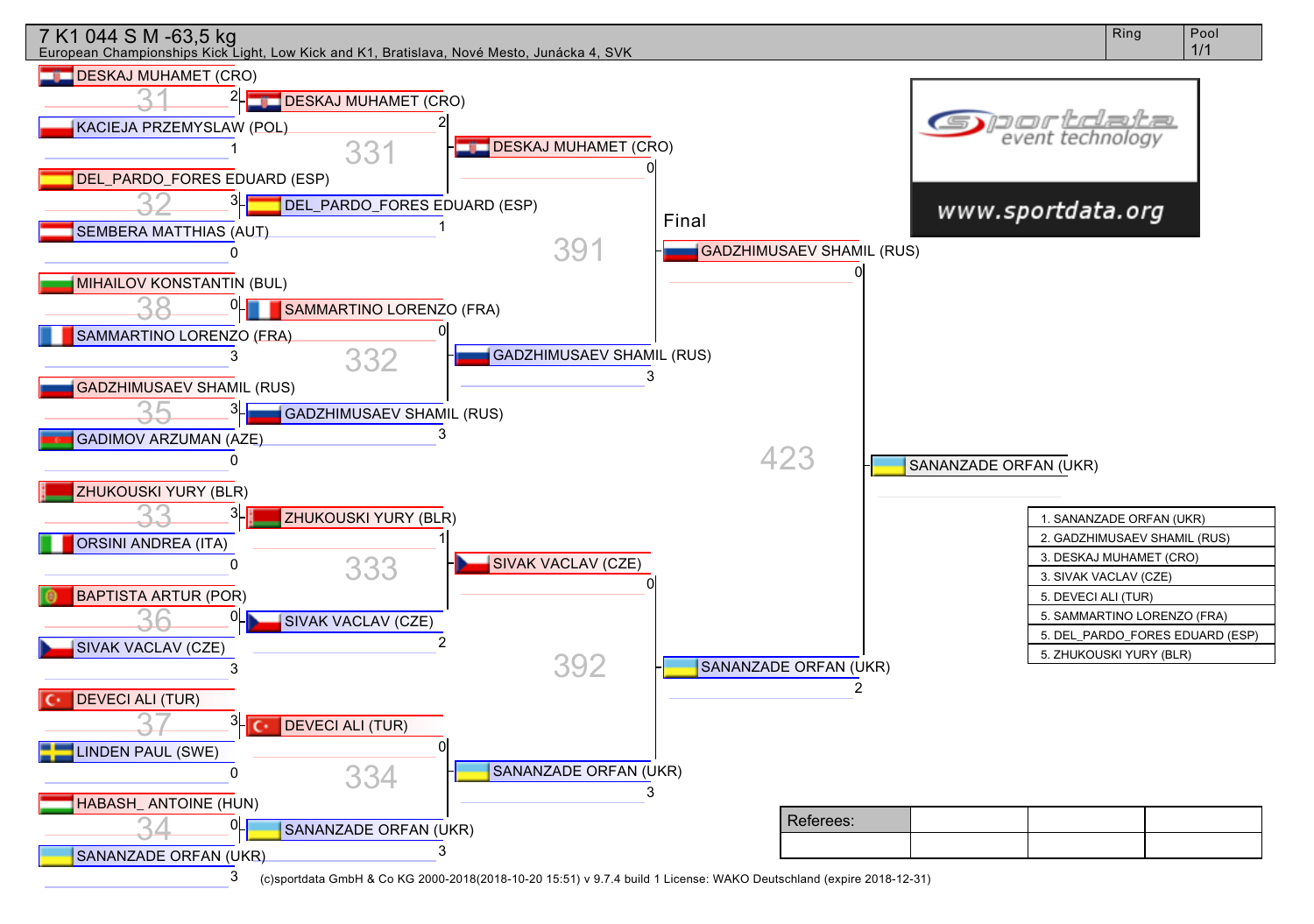

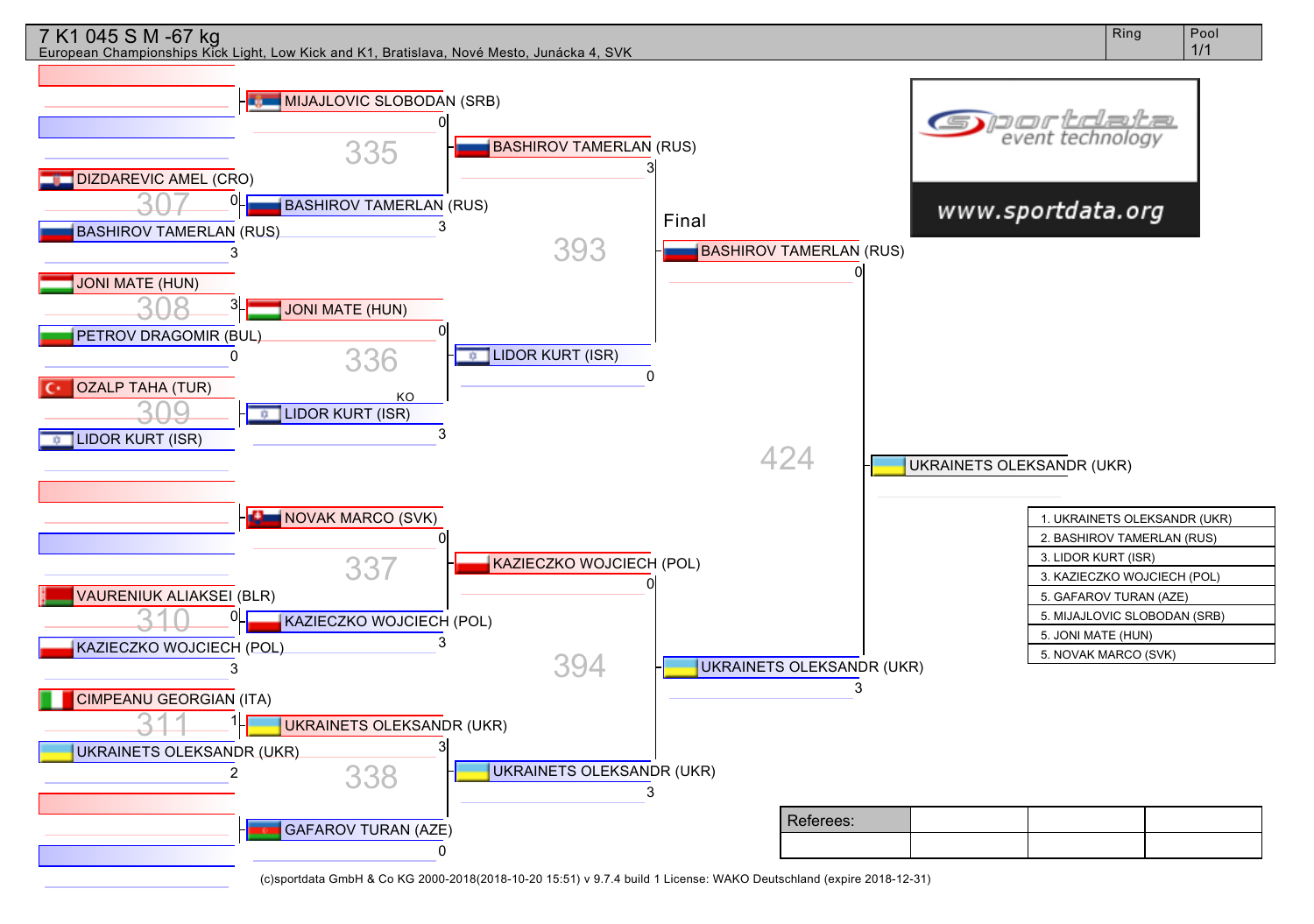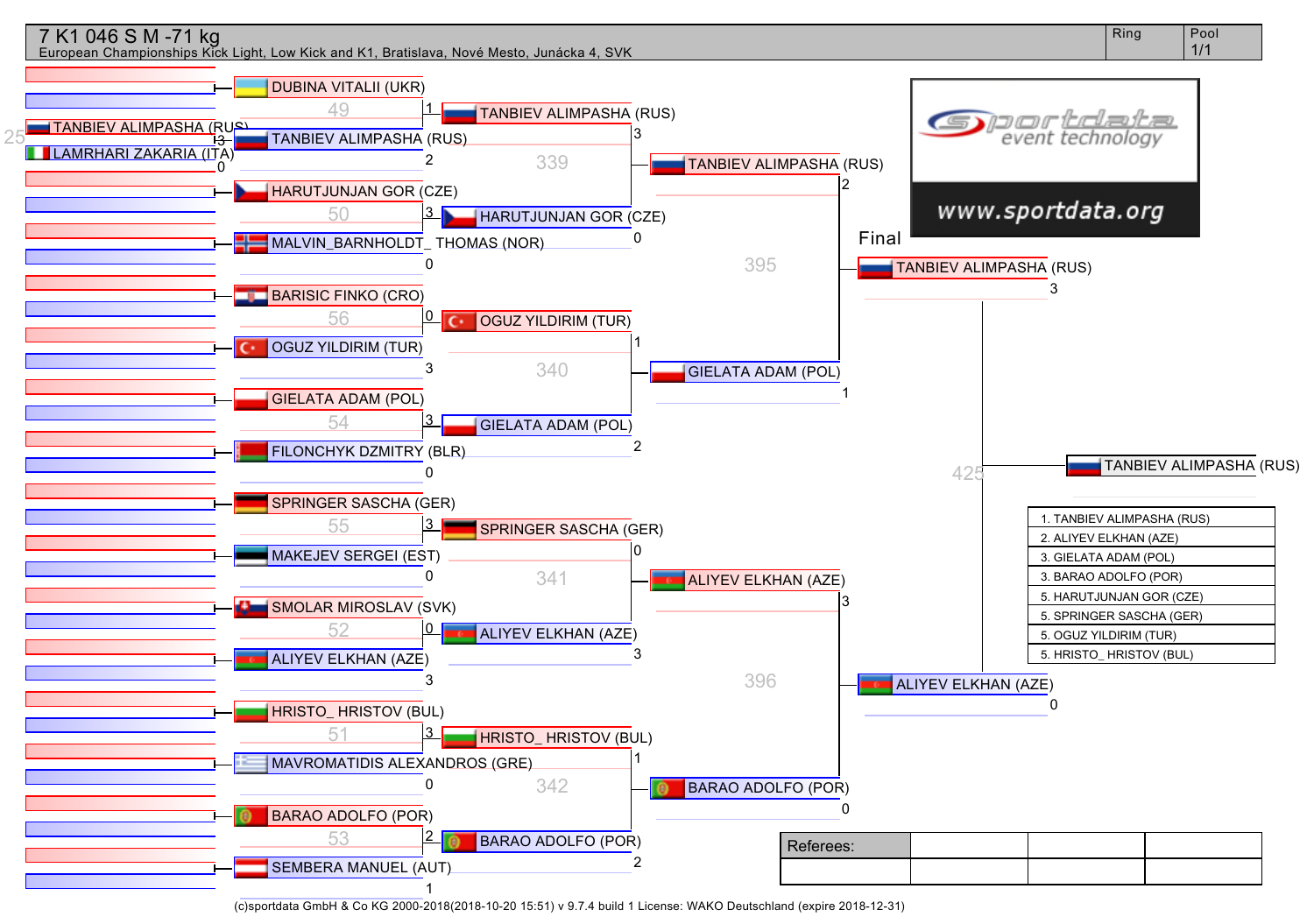

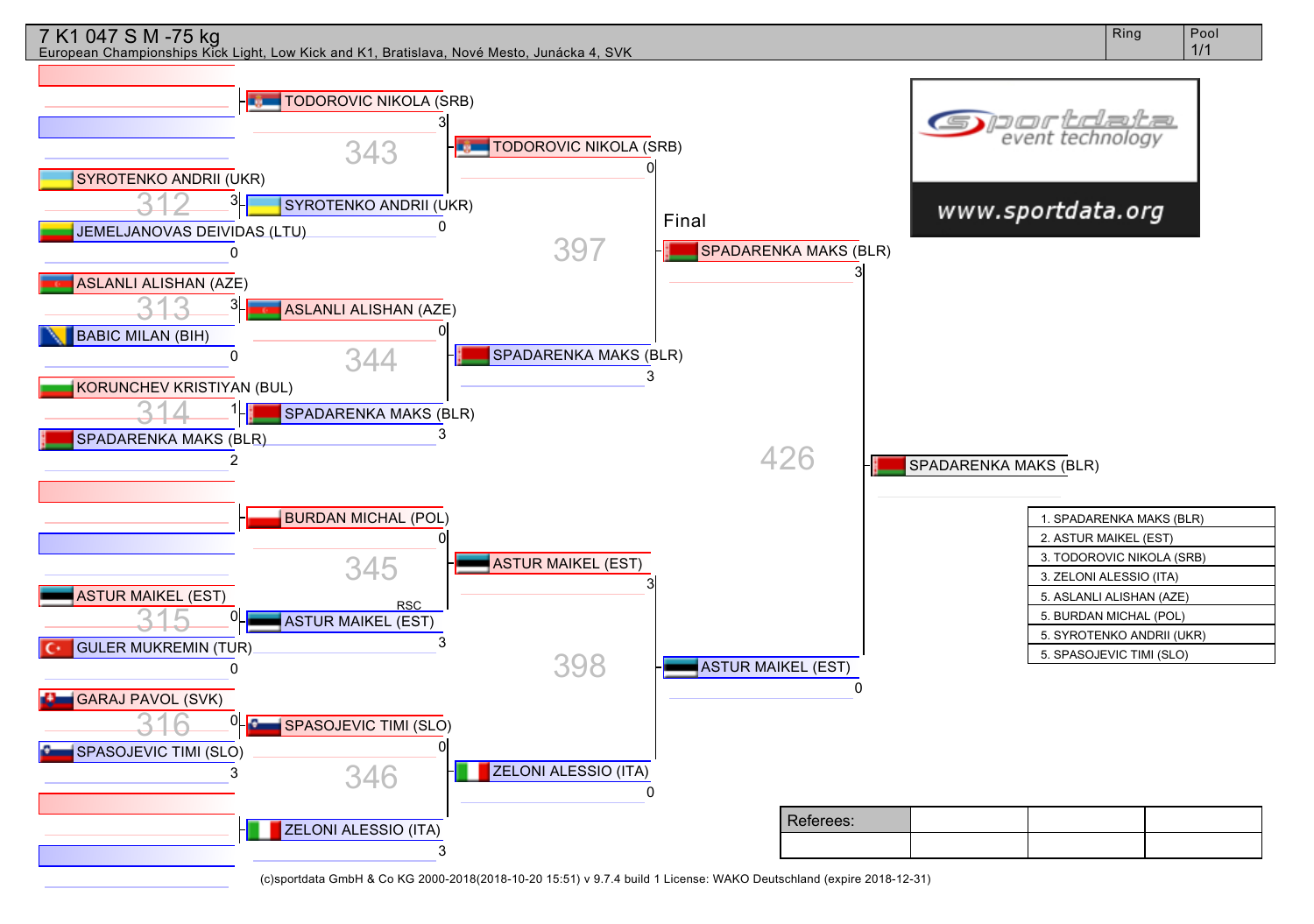## 7 K1 048 S M -81 kg

European Championships Kick Light, Low Kick and K1, Bratislava, Nové Mesto, Junácka 4, SVK

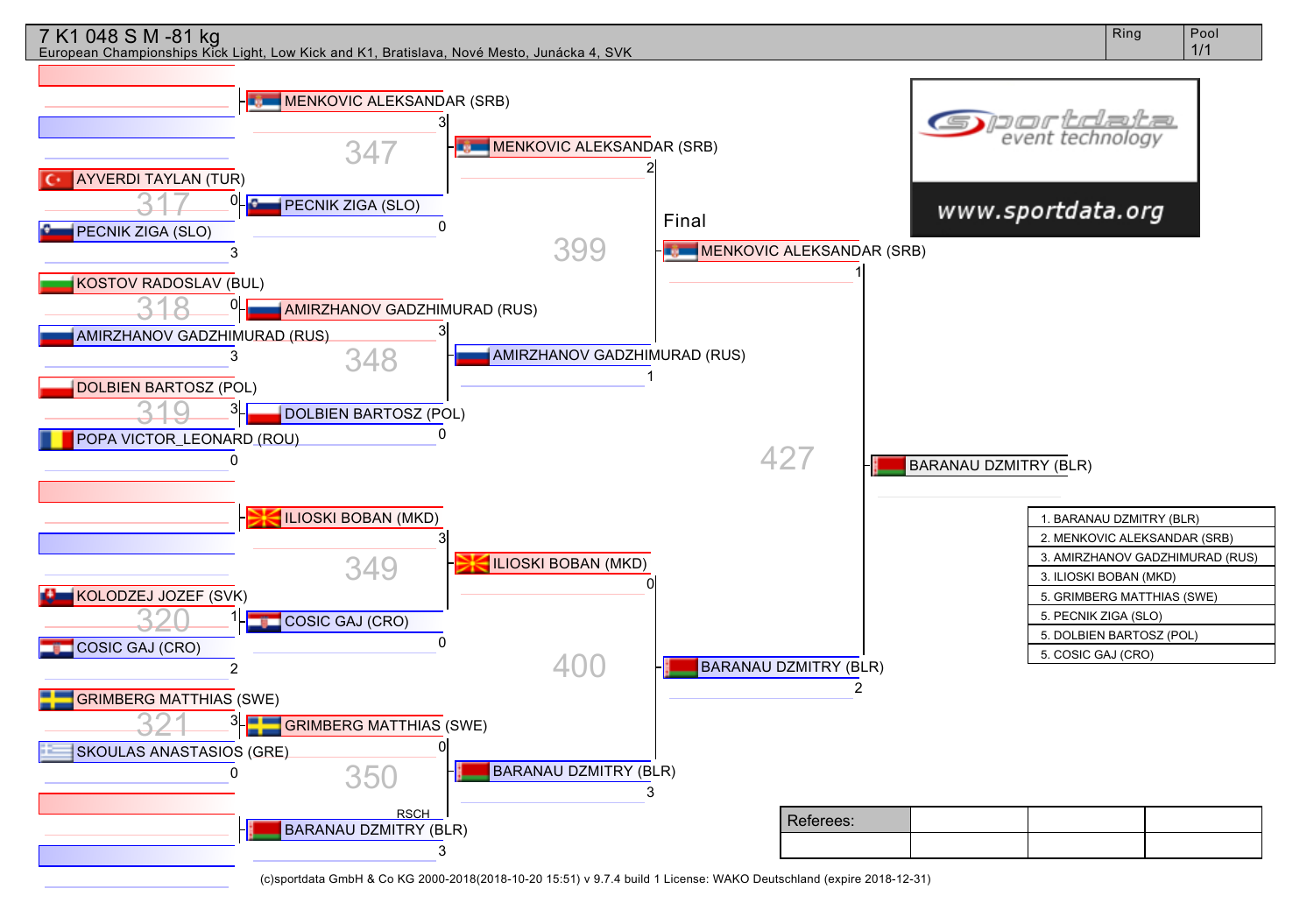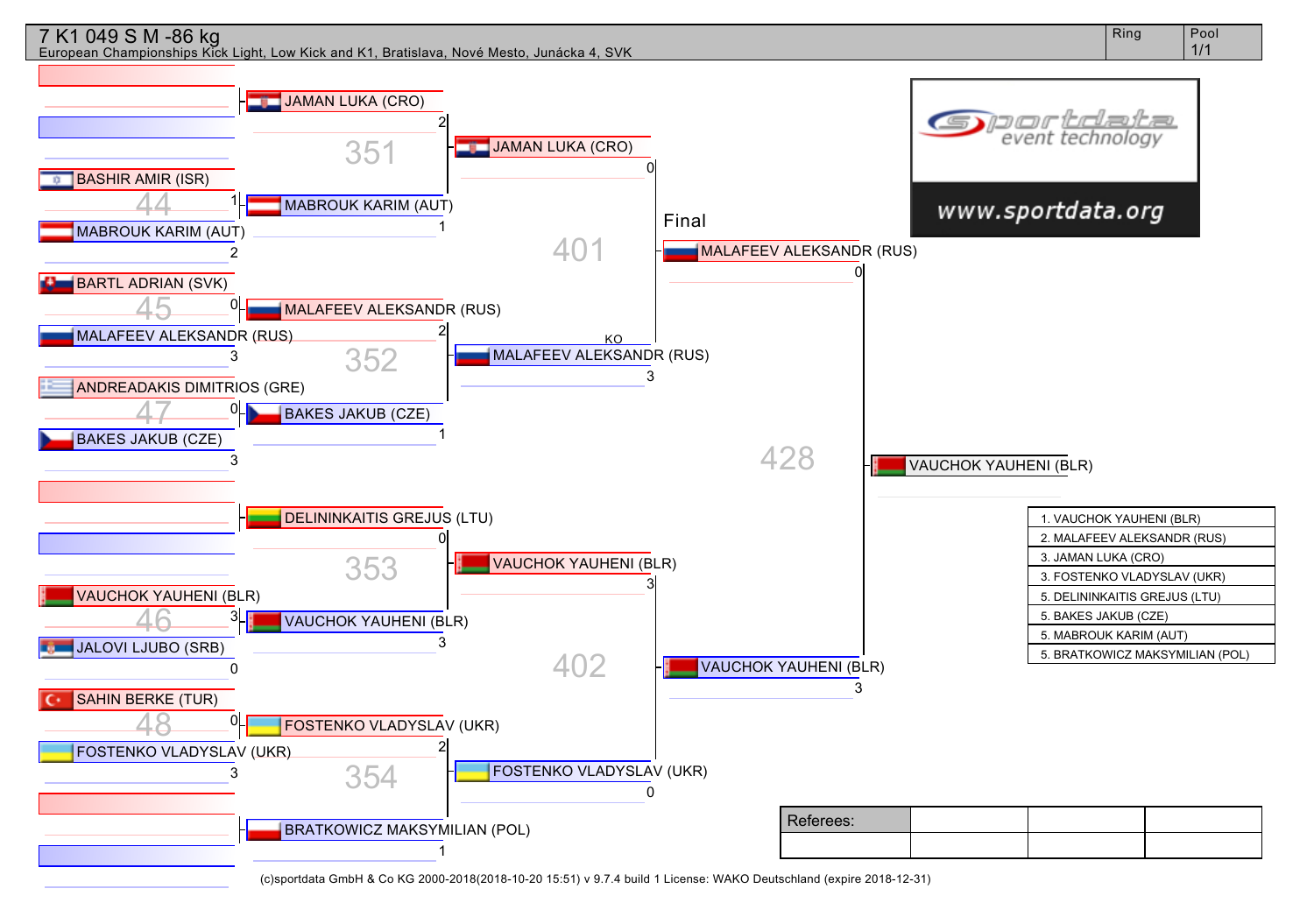

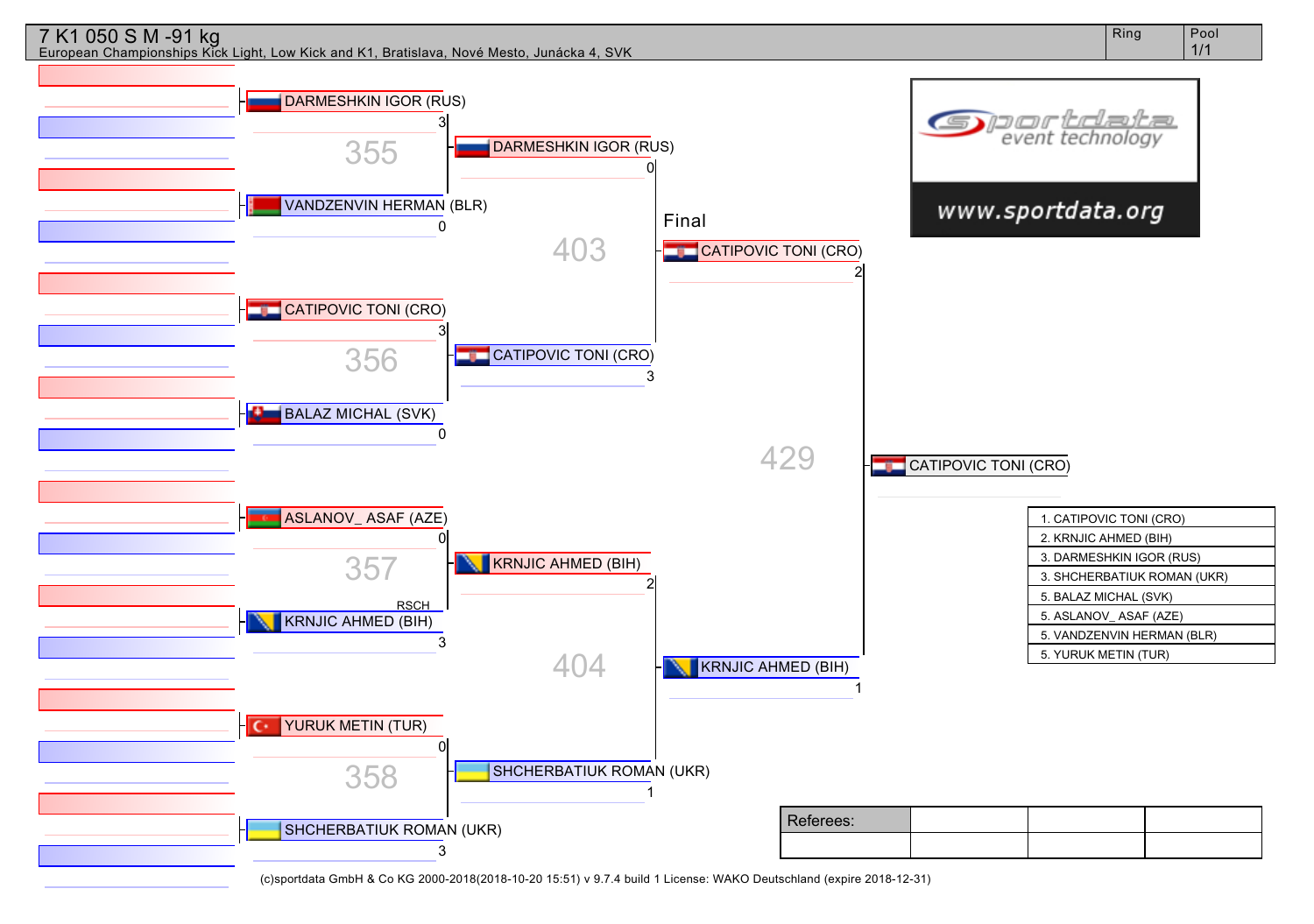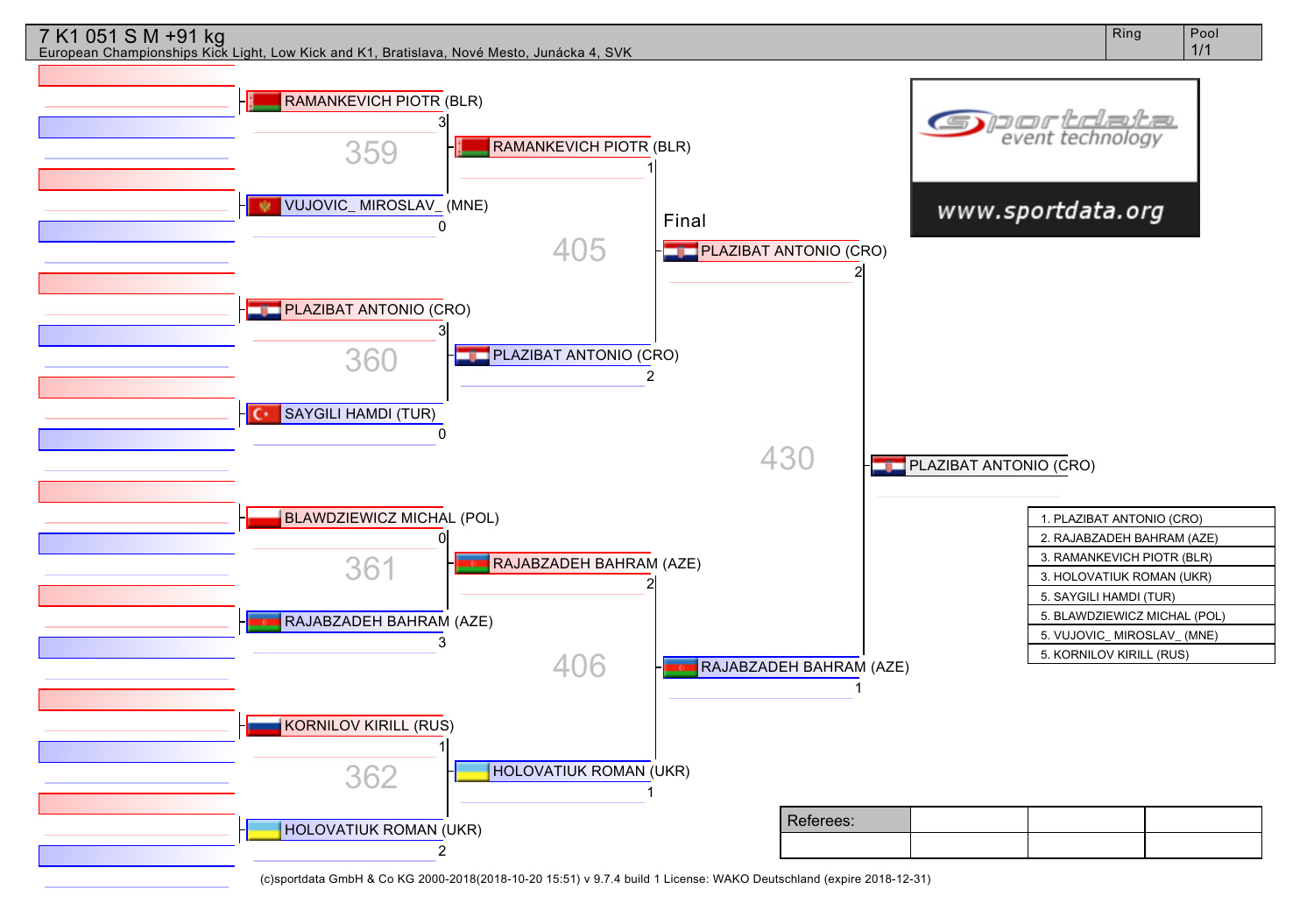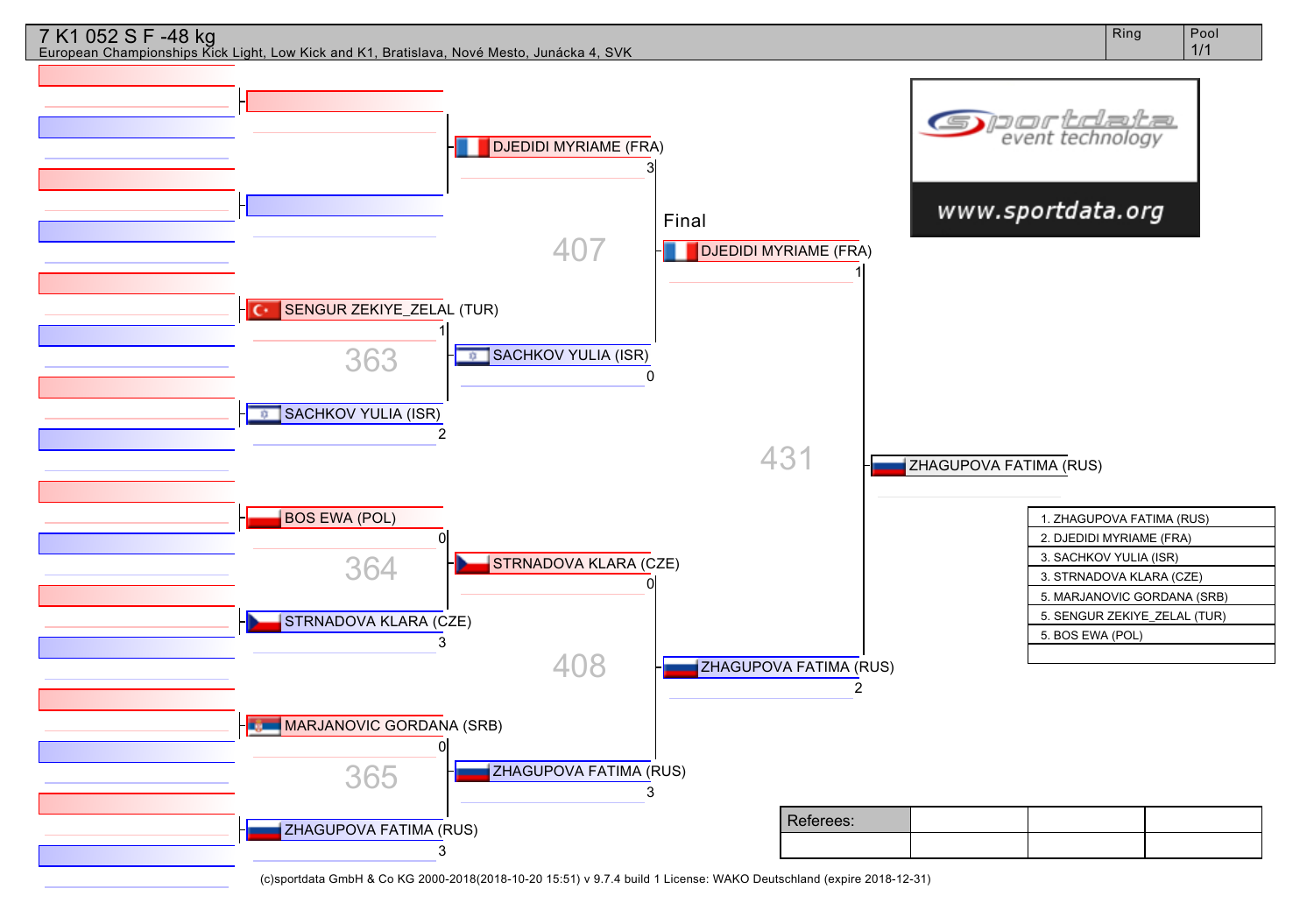

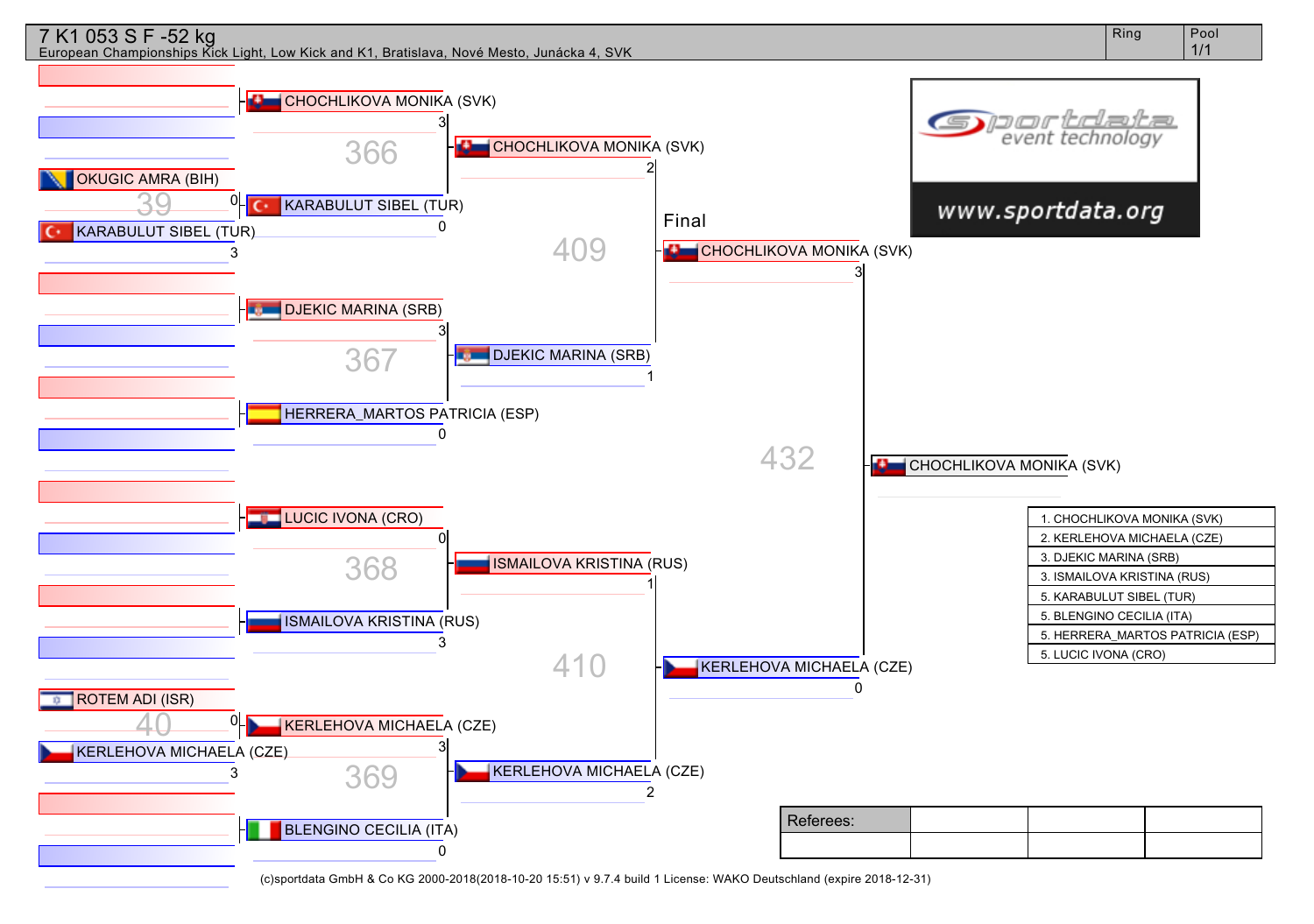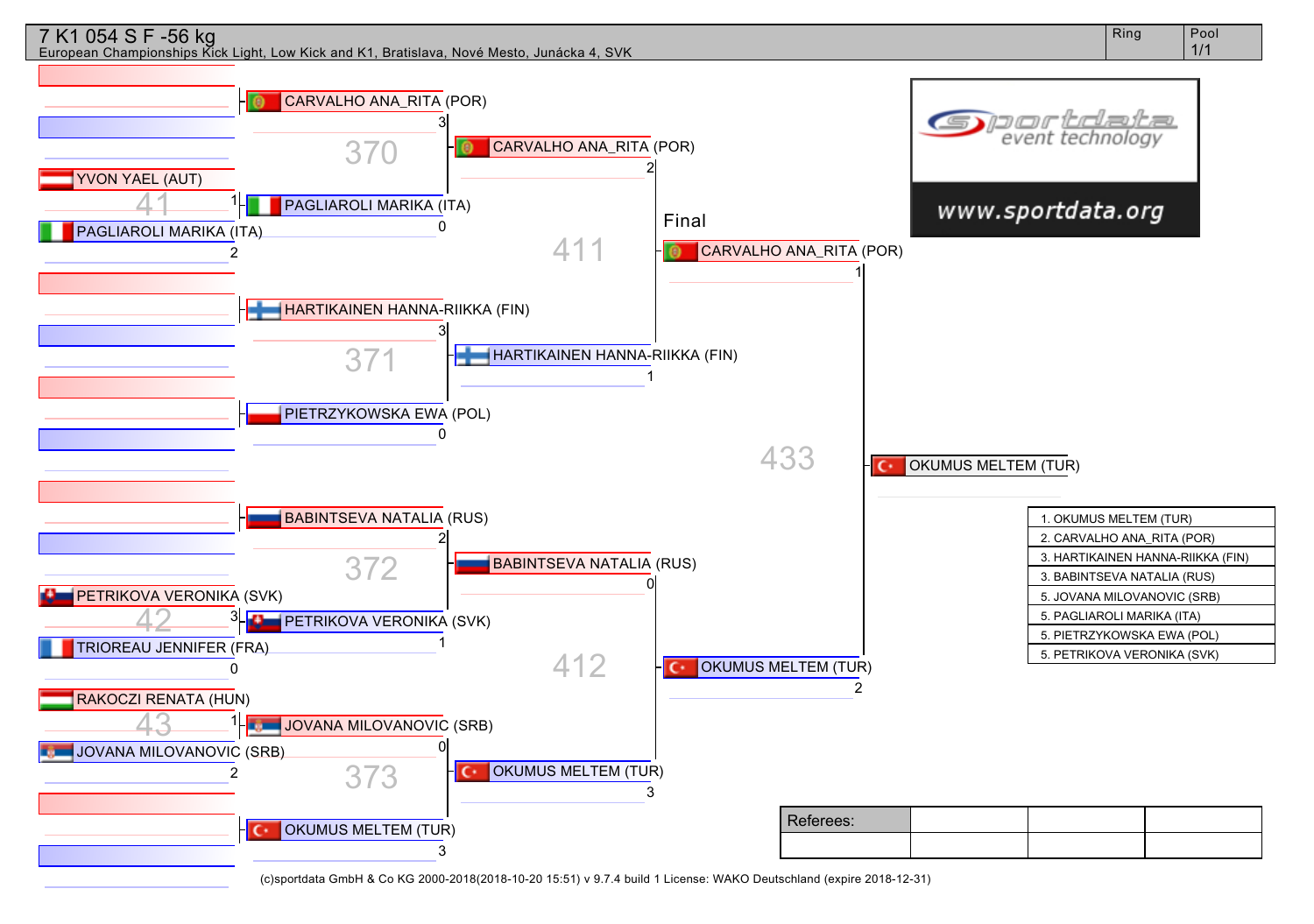

Ring | Pool 1/1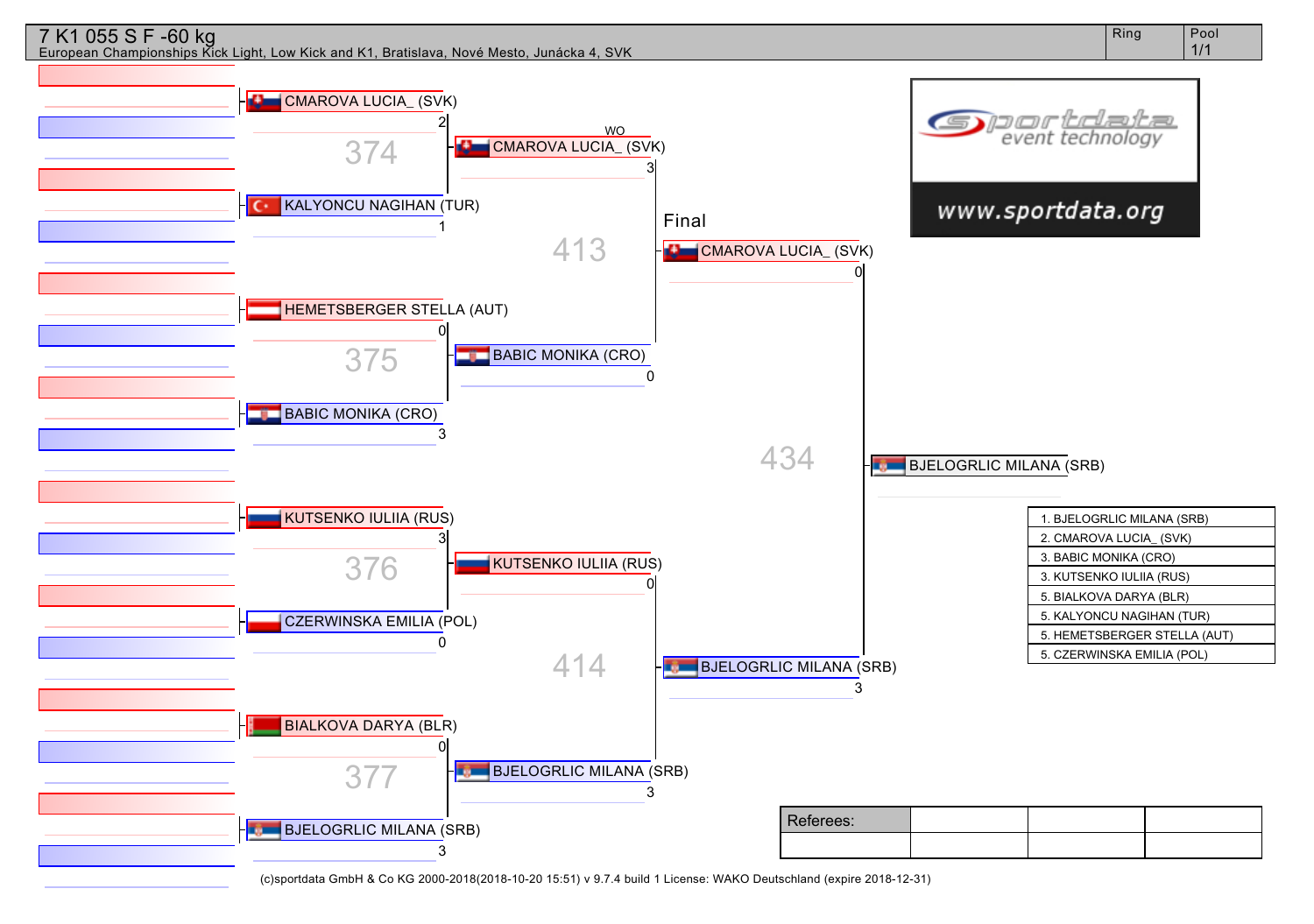

Ring Pool

7 K1 056 S F -65 kg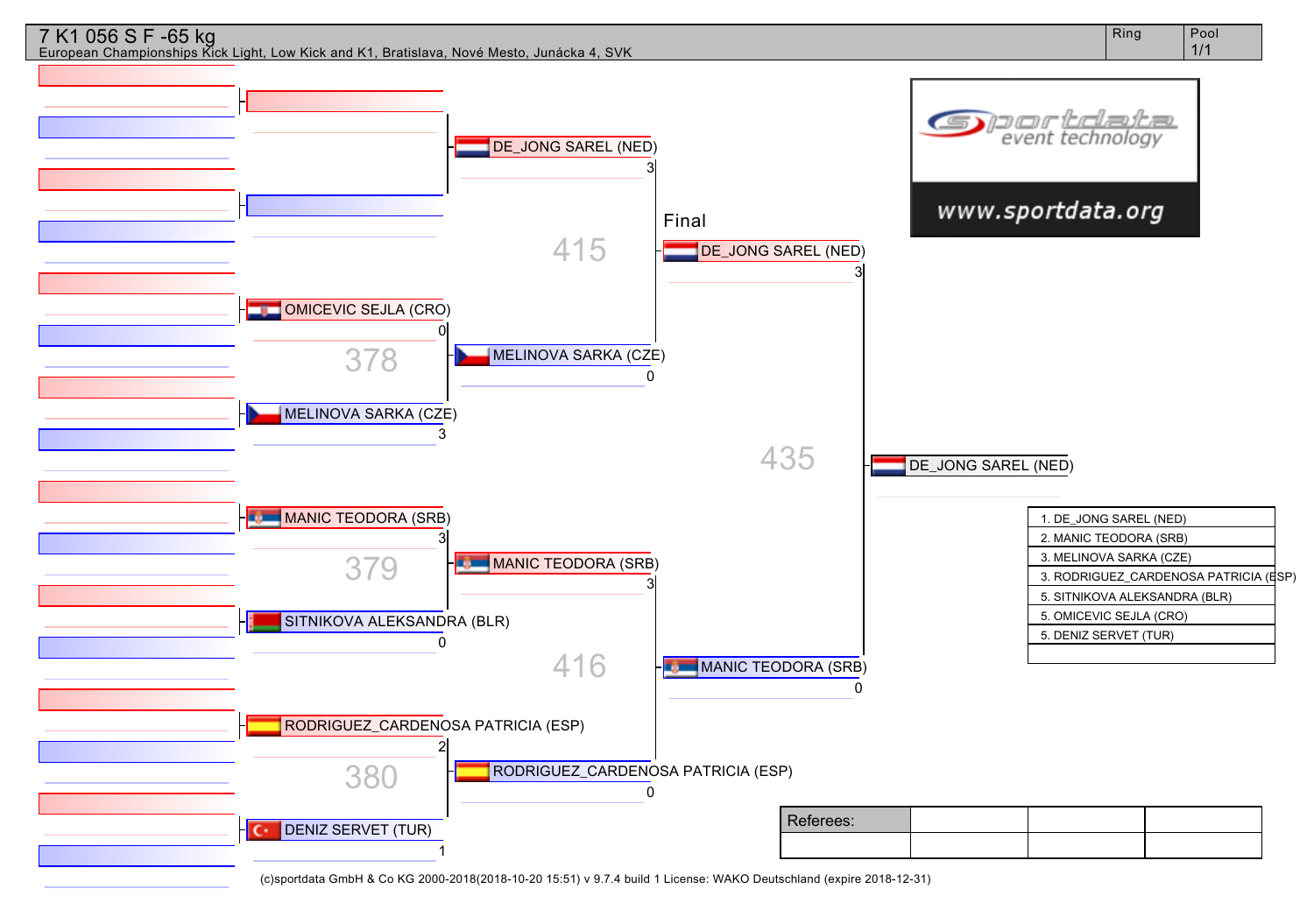